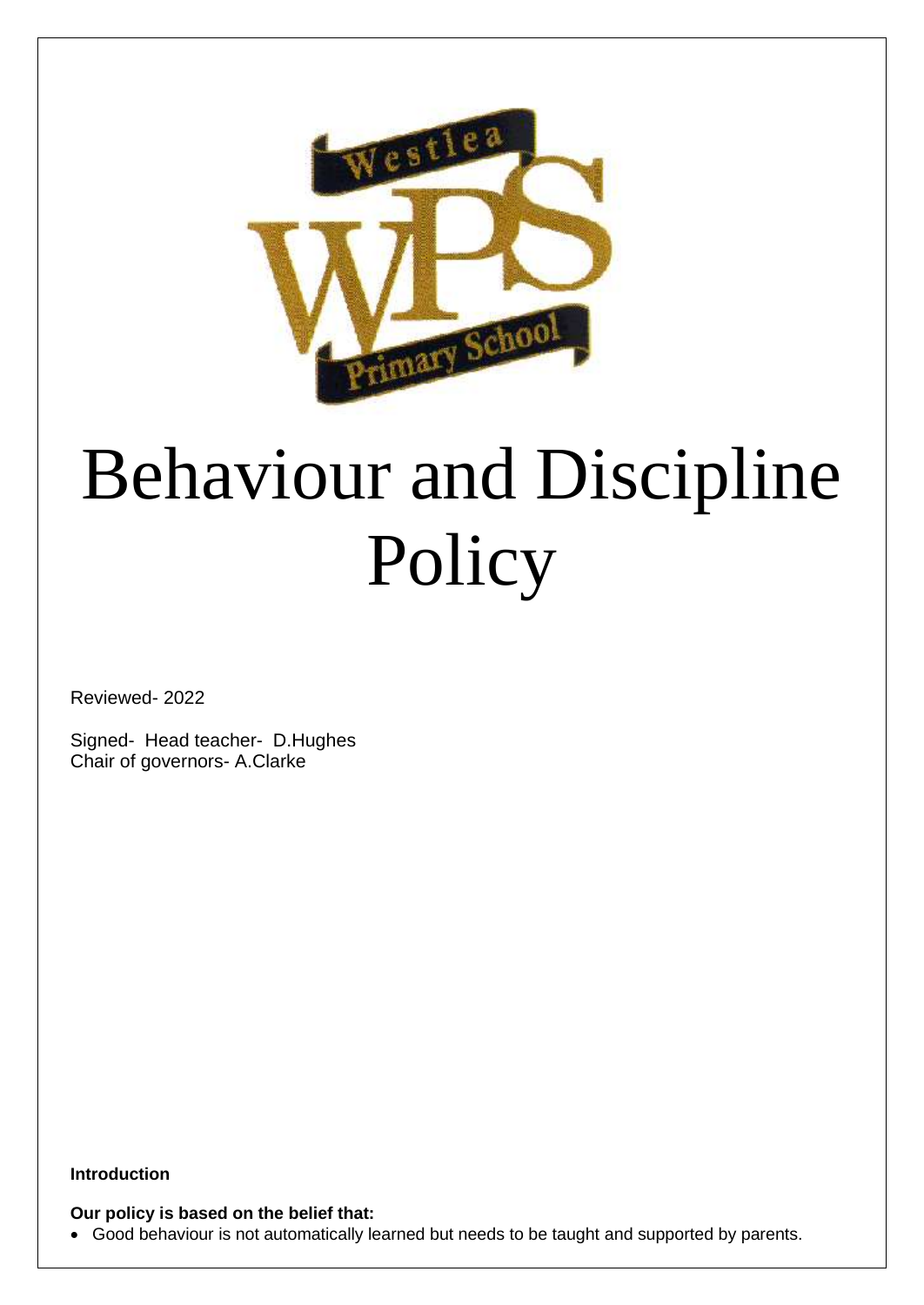- Classroom behaviour can change and that we as teachers can assist children to manage their behaviour more effectively.
- A child with additional behavior needs is the school's concern not an individual teacher's concern.

# **Aims**

- For staff to project themselves as good role models, co-operating and supporting one another, and treating colleagues and pupils with courtesy, consideration and respect.
- For staff to have a high standard of pupil expectation in all aspects of work.
- For staff to try to raise the levels of pupils' self-esteem.
- To provide a broad, balanced and differentiated curriculum which is both interesting and relevant.
- To provide a varied range of teaching and learning styles to suit the needs of pupils.
- To provide an attractive learning environment and quality resources.
- To track pupil progress, set challenging though achievable targets and support children in achieving them, so that children know their efforts are valued and that progress matters.
- To encourage children to accept varying degrees of responsibility, both in and out of the classroom with the purpose of promoting independence, self-reliance and trustworthiness.
- To make provision for a happy working atmosphere in school by promoting the pastoral care of children, with staff giving support and guidance to each individual child.
- To consistently and fairly implement reward and sanctions systems.
- To encourage school/parental partnership, to promote children's education and maintain standards of behaviour.

We consider that the best way to encourage good standards of behaviour in a school is a clear code of conduct backed by a balanced combination of rewards and consequences within a positive community atmosphere.

Other relevant documentation :Anti Bullying Policy, Equality Policy, Special Needs Policy, Attendance Policy, Marking Policy, TT and Restrictive Physical Intervention Policy, Home School Agreement, School Code of Conduct.

## **Our purpose is:-**

- to maintain levels of good behaviour
- to provide a consistent approach in rewarding good behaviour
- to provide a consistent approach in responding to unacceptable behaviour
- to ensure that behaviour does not inhibit learning or impede potential.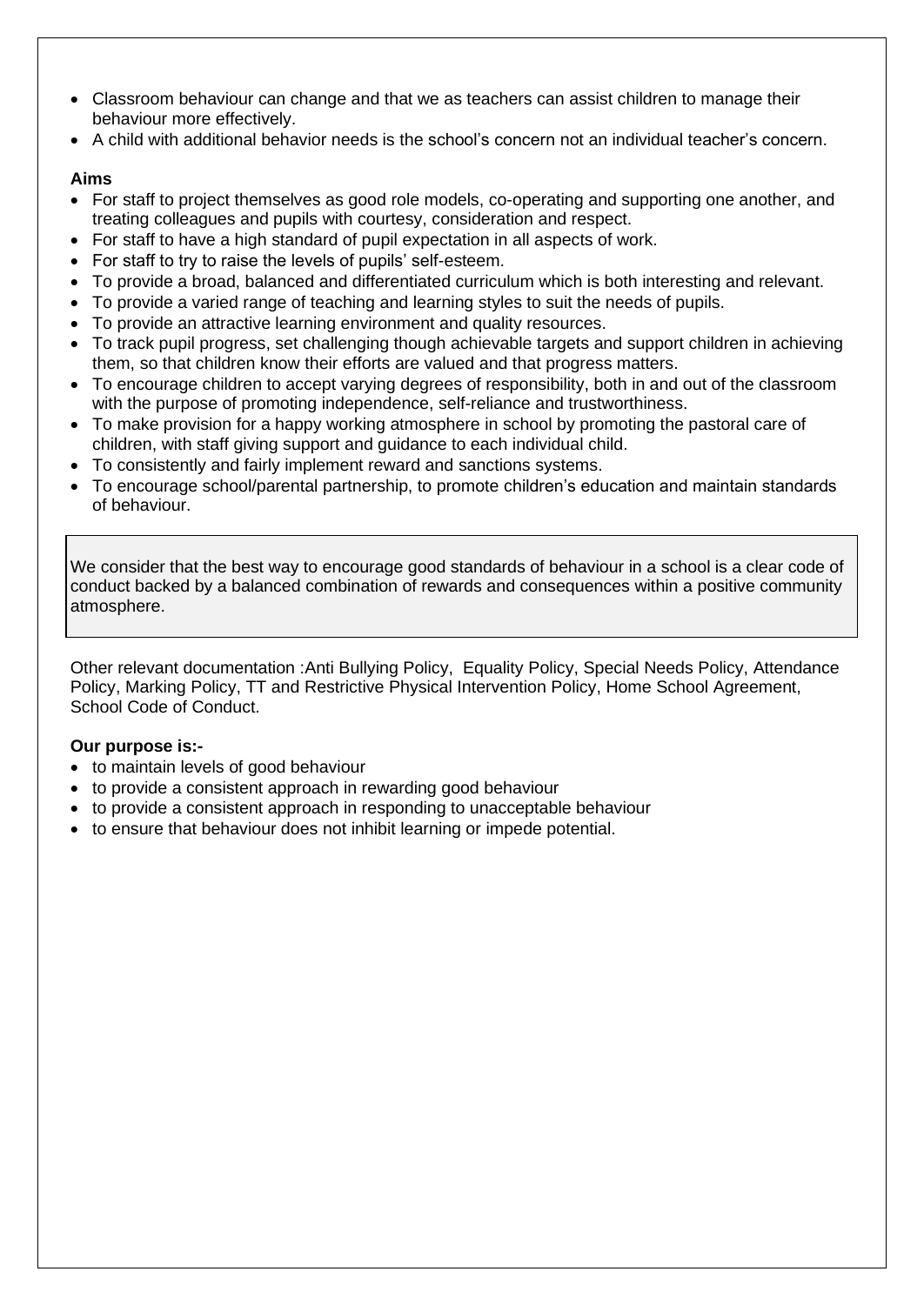#### **The Teacher's Role**

Teachers need to establish consistent levels of acceptable behaviour with the support of parents, governors and management. Positive expectations, praise and reward are the key to successful classroom management. Pupils need to know how to make good choices. They need to receive consistent positive encouragement as means of motivation. They need to be taught to manage their own behaviour.

Teacher's need to recognize that effective conditions for learning: (planning, pitch, pace, participation etc.) will impact positively on general classroom behaviour.

#### **Assertive Mentoring**

'Attitude' is carefully tracked at least termly. This includes attendance, punctuality, behaviour, effort, homework and uniform. Each area is colour coded: Green-excellent/very good, Amberacceptable/borderline, Red-unacceptable/impaired. Targets and support are agreed where necessary. A similar 'traffic light' system is used in each class, with children being placed in the Red, Amber and Green according to ongoing behavior/attitude- with more colours being used as needed to acknowledge continued excellent behaviour.

#### **Rules**

School rules are kept to an essential minimum and are included in our home/school agreement. They have been developed to be meaningful to children. None are too difficult. They are all designed to develop courtesy, good manners and mutual respect. They are to protect children from injury, to care for equipment and to maintain a hygienic, healthy environment.

Anti-social behaviour is not condoned. It is essential that parents and teachers work together through discussion and action on any problems which develop.

#### **Our School Code of Conduct**

#### **Take Care of Yourself**

- Keep yourself safe in school by following school rules at all times.
- Remain in school unless you have permission to leave.
- Only talk to adults who are wearing a school pass or visitor badge.
- Tell someone if you are feeling sad or someone is not being kind to you.

#### **Take Care of Others**

- Be kind, thoughtful and caring.
- Be sensible in lessons to allow yourself and others to learn.
- Be respectful to all children and all staff.
- Be friendly to visitors and any children who are new to your school.

#### **Take Care of your School**

- Look after all school equipment and report any damage as soon as possible.
- Do not drop litter, use the bins and recycle materials when you can.

**Be proud of yourself and your school.**

These basic rules are simplified and displayed in all classrooms and corridors and regularly verbalized at FS and KS1 to match the needs of each cohort.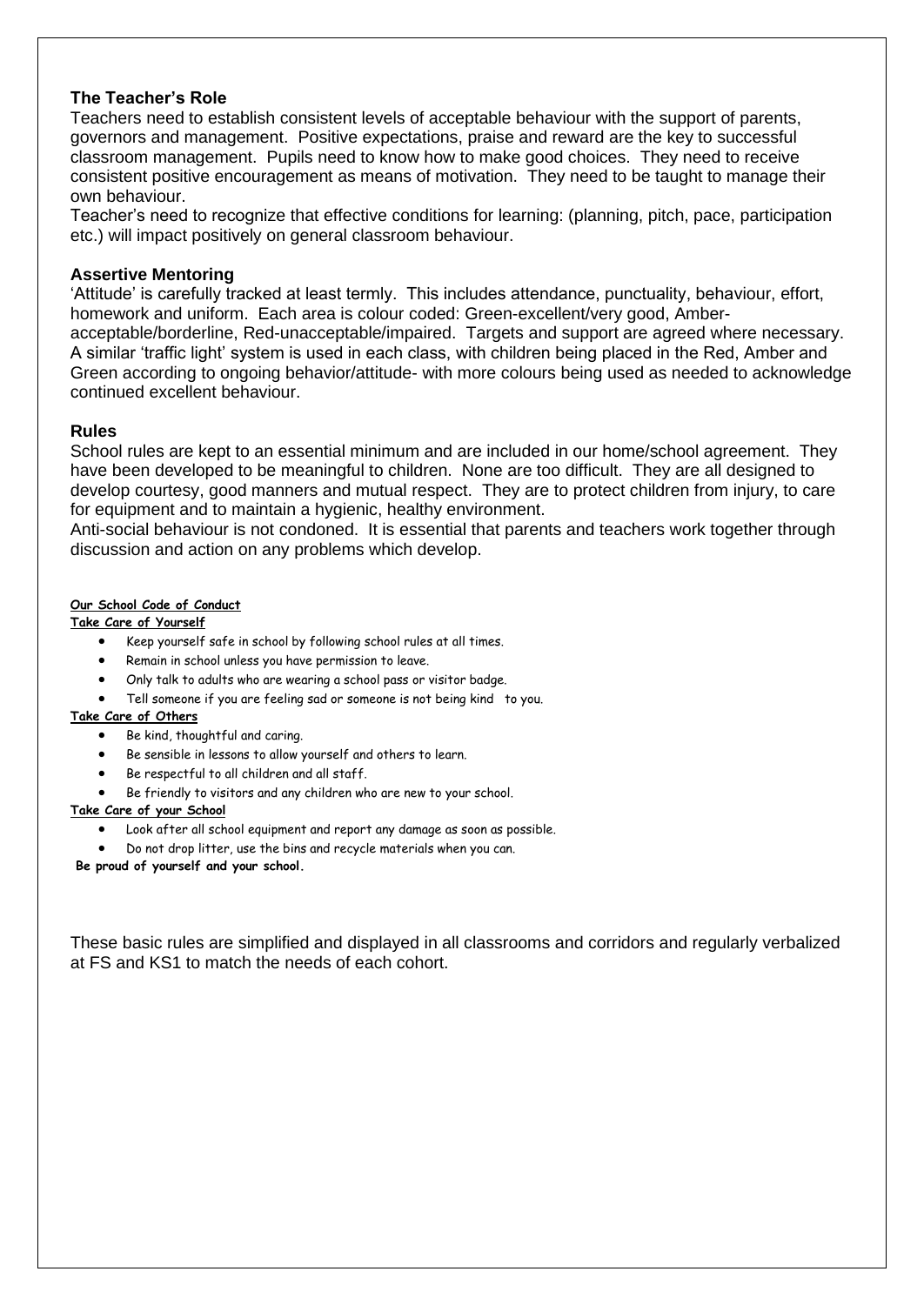# 2. **Our Listening Code** 3. **Our Line up Code**

*When I am asked for my attention I: When I am asked to line up I:* Stop what I am doing The Contract to the end of the line Empty hands/show me five Leave a person space Keep quiet and still Keep quiet and still Keep quiet and still<br>
Listen to instructions Listen to instructions

Look at the teacher **Keep my hands and my feet to myself** 

# 4. **We have specific rules being enforced on the grounds of health, welfare and safety**

## a. **Food and drink**

Children may bring fruit from home to eat at morning play. They may also obtain fruit at breakfast club and through the National Fruit Scheme. Other than fruit and packed lunches, no food of any kind should be brought into school (unless on medical grounds).

Reasons: Sweets, etc. present obvious choking hazards. Food and crumbs left around school would soon create a hazardous and unhygienic environment. Children have regular access to water and are supplied with cups.

#### b. **Jewellery**

Watches may be worn at school but these must be removed during P.E. and swimming lessons. Any articles removed should be locked in the teacher's cupboard for the duration of the lesson.

Reasons: Rings, necklaces, bracelets etc can turn a minor incident into a major accident if caught on apparatus or entangled in another child's clothing or hair. Even stud earrings have the potential to cause severe tears to the wearer's ears or injury to others.

#### c. **PE Kit**

Appropriate clothing must be worn for all PE activity-School PE kit.

Indoors:-No jewellery, bare feet, shorts, Tee shirt or vest

Reasons: It is dangerous to go on the apparatus wearing trainers or similar footwear because it is more difficult to feel. A combination of bare feet and trainers, etc. can result in trampled toes and damaged nails. Children should exert themselves during PE and therefore should have extra clothing to compensate for heat loss.

Outdoors:- No jewellery, plimsoles or trainers, shorts and Tee shirt, (Tracksuit in certain conditions).

Reasons: Slip on shoes or laced shoes even with small heels are not suitable for games lessons. They provide insufficient grip, may cause injury to others if kicked off and often lead to twisted ankles (see PE Policy).

## d **School Clothing**

The school has a separate school uniform policy. Uniform may be purchased from local shops or on line. Parents are asked to send their children to school tidy and appropriately dressed for the weather of the day. Only flat-heeled shoes should be worn.

Reasons: School uniform reinforces school identity and eliminates 'brand' fashion and stigma. High heel shoes and boots are unsafe for the school environment.

## e. **Personal property**

The school cannot accept responsibility for the loss or damage to clothing or personal property. Toys, games and sports equipment must not be brought to school (except on special occasions when the teacher gives permission). Any money brought into school should be handed in as soon as possible and never left in trays, bags or coats.

Reasons: Suitable toys, games and sports equipment are provided for the playground and indoor play. Unsuitable equipment may present a risk to children and present the potential for theft.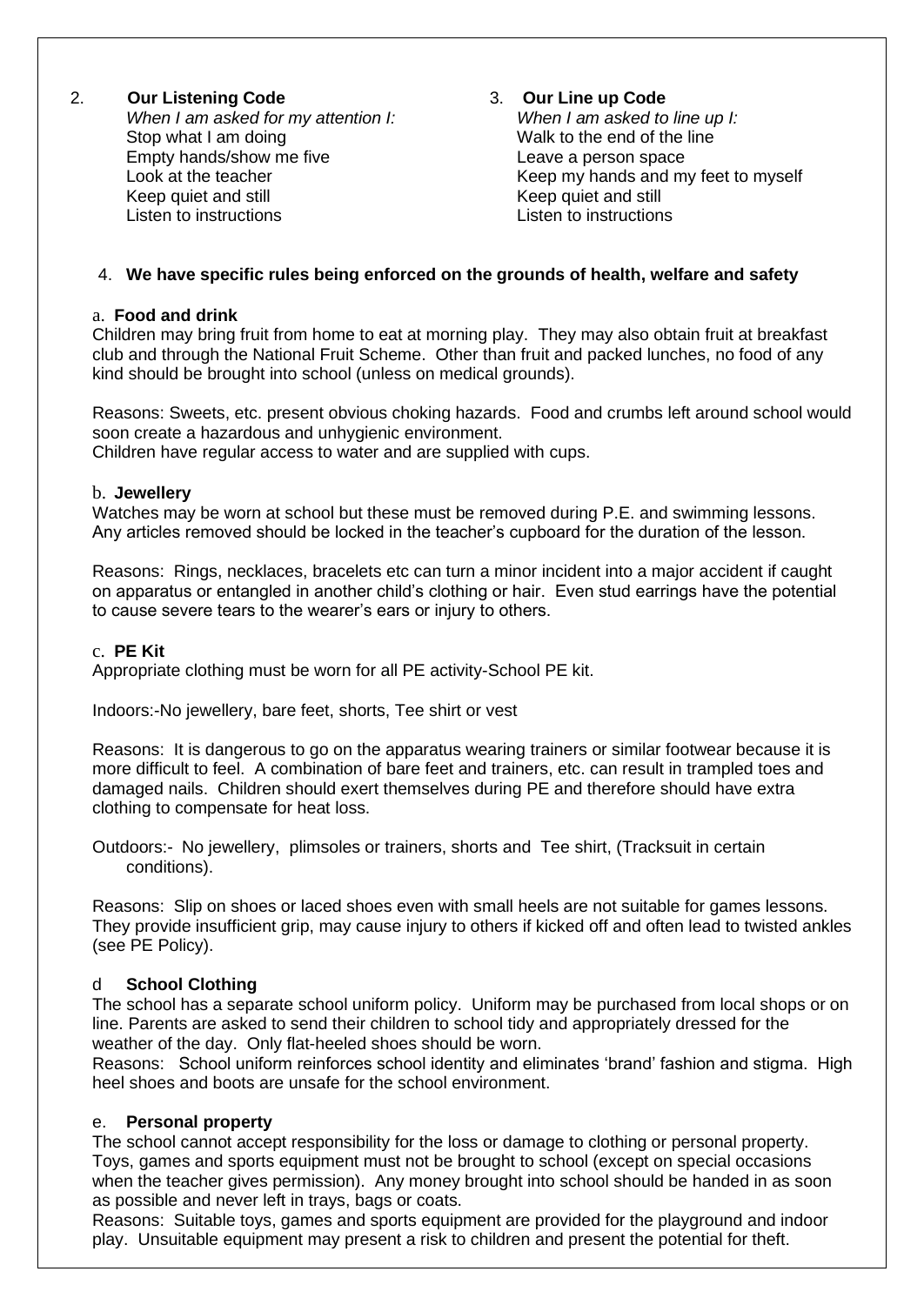#### f. **Mobile Phones**

Mobile phones can only be brought to school in exceptional circumstances.

If parents feel that their child requires a mobile phone during school hours i.e. for the journey to and from school this should be handed in to a member of staff upon arrival and collected at the end of the school day. They should never be left in trays or coats or used during school hours.

Reasons: During school hours contact is possible through the school's land lines. They present an unacceptable disturbance to lessons, potential for theft and cyber bullying.

| <b>Behaviour Guidelines</b> | <b>Procedures</b> |
|-----------------------------|-------------------|
|-----------------------------|-------------------|

A 'no shouting' policy is in operation and shouting must not be used as a classroom management technique. However there may be occasions when it is necessary to use a raised voice i.e. in order to re-establish control, be heard on the playground etc.

No child should ever be 'sent to the head' as a sanction, as there is no guarantee that the child will arrive or that the head will be available. If, in exceptional circumstances, a child needs to be removed from class, the head should be sent for. If unavailable, the deputy or most senior staff member available should be called.

Our 'RPIPolicy' clearly defines what is and is not acceptable practice should physical intervention be required. It is vital that any such intervention be reported and recorded. Staff are trained in 'Team Teach' for safe handling and de-escalation techniques.

If a child should run out of school for whatever reason, staff should not overreact and must never run after them. They may be placing a child in greater danger by doing so. The headteacher should be informed immediately and lessons returned to normal as quickly as possible.

In most cases the child will remain on site, stay within visual contact or quickly return. Once the child has calmed down, the head or appropriate staff member, will attempt to approach the child and calmly persuade him/her to return to school and discuss the situation.

If the child refuses or leaves the site, parents should be informed immediately and asked if they would like the police informing. If parents and emergency contacts are unavailable the police should be informed directly.

Upon returning to school it must be made clear to the child that there is no justification for leaving the premises and alternative strategies explained i.e. voluntary 'Time Out'. As well as trying to solve the cause of the problem, the child must be left in no doubt as to the dangers they are exposing themselves to and how seriously the school views this behaviour.

# **Movement in and around School**

All movement in and around school should be purposeful. Staff should see that all children are suitably supervised when moving around the school. Expectations of behaviour of children sent around the school with messages or to show good work should be clearly stated and frequently reinforced by appropriate rewards when followed (refer to Rewards).

Children not behaving appropriately should be encouraged to do so; reminded of what is expected or face sanctions for repeated lapses (see Sanctions).

Example: If observed running, a child should be sent back to a stated point and be observed to walk correctly, accompanied by positive verbal feedback by the teacher or other adult such as 'There you are, you can walk sensibly. Well done!' and so on.

If observed running with a total disregard for other people or displayed work then sanctions should be brought to play (see Sanctions).

Children observed behaving appropriately, politely and considerately, i.e. holding doors, lining up quietly etc., should be thanked, praised or rewarded with a 'Smiley'.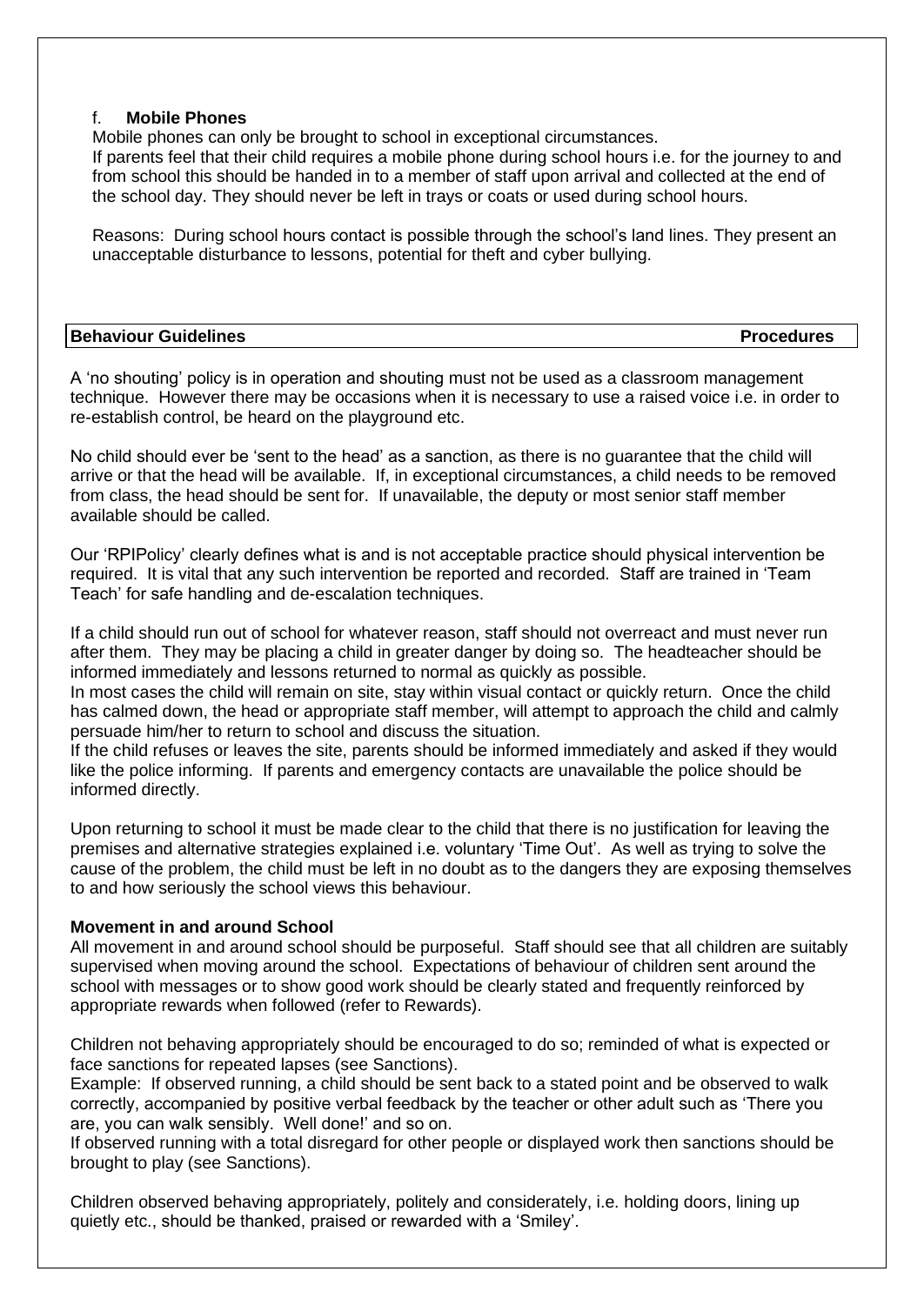# **Movement Around School - Suggested Procedures for Large Groups**

- Call the group together using the familiar phrase: 'Can I have your attention please?'
- Give out any instructions and set expectations.
- Use and enforce 'Our Line Up Code'.
- Make sure all children are settled before setting off.
- Use set points to walk to and wait i.e. foot of stairs, corners, doors etc.
- Encourage a child to hold the door for others to pass through (thank them for this).
- Try to have no more than one class meeting at any one point at any one time.
- Walk to the left hand side of the corridor/stairs.
- Encourage children to pick up fallen articles of clothing as they pass rather than walk over them (thank /reward them for doing this).
- Think about your own position to allow maximum supervision of your group as they move around i.e. stand at corners, foot of stairs etc.
- Encourage the concept of person space. In due course this should lead to sensible self-disciplined movement around school as the children mature.

# **Movement Around School - Suggested Procedures for Individual Children**

- Choose appropriate individuals for messages one (KS2) or two (FS, KS1).
- Make sure messengers know that they can enter any classroom.
- Encourage the use of good manners, e.g. wait until a teacher is ready to respond, use of please and thank-you.
- Remind the messengers or those showing work of what is expected of them as they move around the school, (ensure that they do know where they are going).
- Ensure a fair system for choosing messengers and monitors.

## **Playtime Supervision**

Teachers and teaching assistants are required to perform supervisory duties including playtime supervision.

A minimum of two staff members are required to supervise playtimes for each department. Supply teachers should cover the duty of absent teachers but should never be without support.

Staff on duty should be present on the playground/at the entrance doors by 8:45am, when children are asked to arrive, (flexible start from 8:45) and again after school to see them safely off the premises.

All staff should be fully aware of playtime procedures, rules, sanctions and rewards and apply them consistently.

When on duty, staff should circulate and take the opportunity to socialize with children from other classes, whilst maintaining an overview of the play area and spotting potential problems before they escalate.

We acknowledge that children should not be harmed and should be looked after and kept safe- Article 19.

As a Rights Respecting school when dealing with issues between the children we believe that children have the right to say what they think should happen and should be listened to-Article 12.

At playtimes the staff on duty will blow the whistle once the other teachers are outside.

Upon hearing the whistle the children walk inside to their class, using their designated entrance. Good behaviour whilst entering school should be reinforced with praise and/or the awarding of 'class points' (see Class of the Week).

In suitable weather conditions the field may be used at playtimes. This is the decision of staff on duty. In poor weather, duty staff may decide that children should not go outside at break time and allow an indoor playtime with suitable, quiet activities provided for children.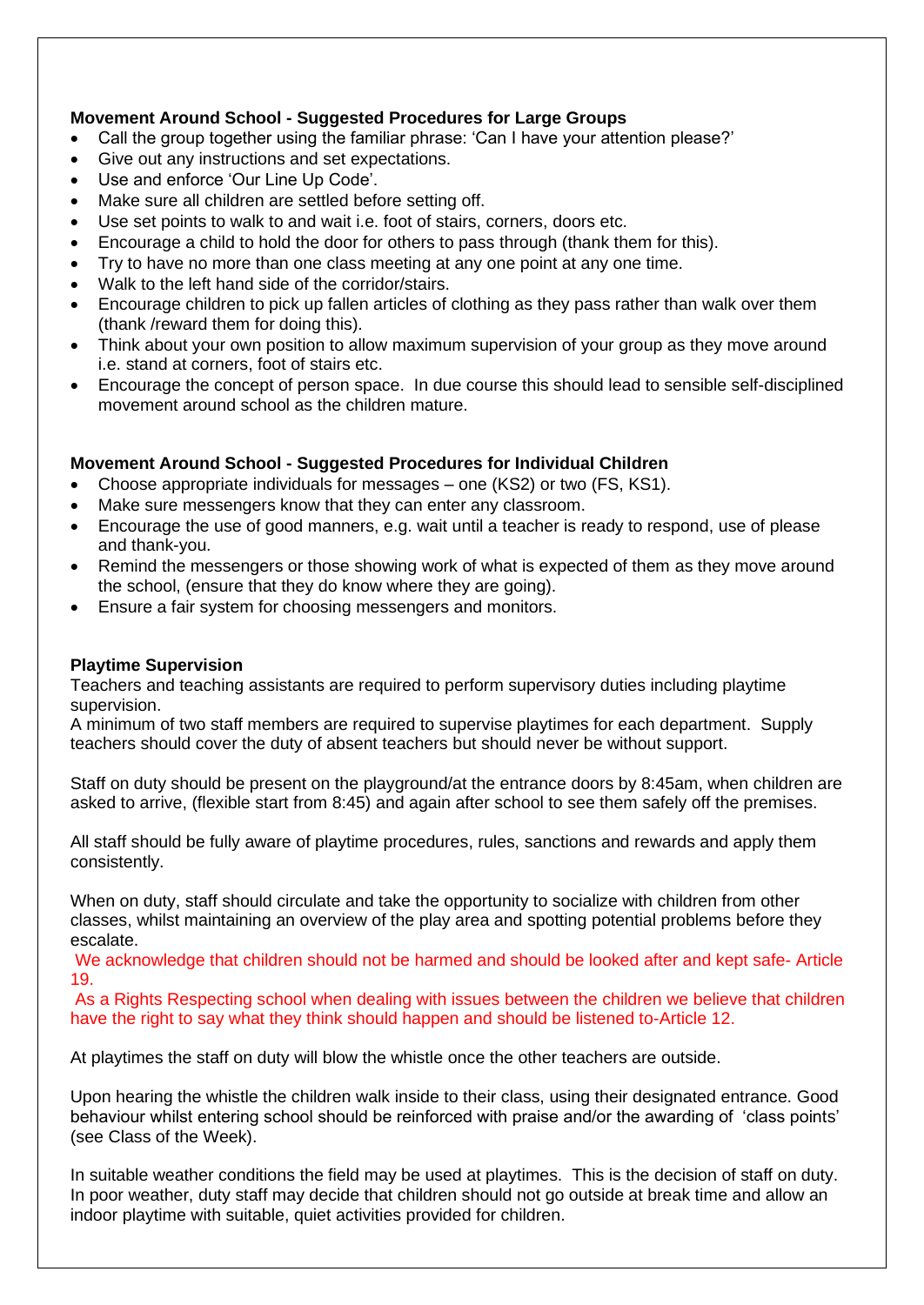#### **Playground procedures** (see Lunchtime Procedures)

In order to influence behaviour when dismissing children at playtime, lunchtime and home time teachers should supervise their own children in the corridor, putting on coats etc. Children can come back into school during playtimes to go to the toilet.

Children may not bring balls or equipment from home for use at playtimes but may use those supplied by the school.

Any child needing medical attention at playtime will be dealt with by a member of the support staff with first aid training.

After playtime all children can be reminded that playtime is over and that a change in behaviour is expected in and around school (i.e. indoor voices).

#### **Behaviour Guidelines Rewards**

It is very important that praise and reward should have great emphasis. Children will achieve more, be better motivated and behave better, when staff commend and reward their successes rather than focus on their failure.

**Praise** has a reinforcing and motivational role. It helps a child believe he/she is valued. Praise can be delivered in formal and informal ways, in public or in private; it can be awarded to individuals or to groups; it can be earned for the steady maintenance of good standards as well as for particular achievements.

## **Rewards**

## 1) **General**

- Favourable comments can and should be entered on pieces of work, (see Marking Policy).
- Written School Reports should comment favourably on good work, behaviour, involvement in and general attitude to school life, (see Assessment Policy).
- Recognition can be given to success of differing kinds in assemblies, e.g. presentation of certificates and awards etc.
- Children's work can/should be displayed as much as possible both in the classroom and corridors of the school (see Display Policy).
- A visit to the Headteacher for commendations.
- Specific privileges can be awarded to individuals/groups of children, e.g. in the use of school facilities, (computers, library, games equipment, etc.)
- Opportunities for giving children greater responsibility in school should be fostered e.g. Buddies, Monitors, School Council etc.
- Above all, praise and encouragement in and out of lessons should be used as much as possible.

## 2) **Whole School Reward System: 'Smilies'**

As well as the rewards listed above the school has designed and adopted a consistent approach for rewarding and encouraging good behaviour, effort and manners based on the collection of 'smiley face' stamps. Smiley faces may be awarded for any actions, deeds or attitudes which are deemed noteworthy and may include :-

Particularly good work/effort.

Displaying good manners. Displaying a caring attitude towards others. Staying on task etc.

When awarding the Smiley the member of staff should reinforce the good behaviour e.g. 'You can have a Smiley for waiting so patiently'.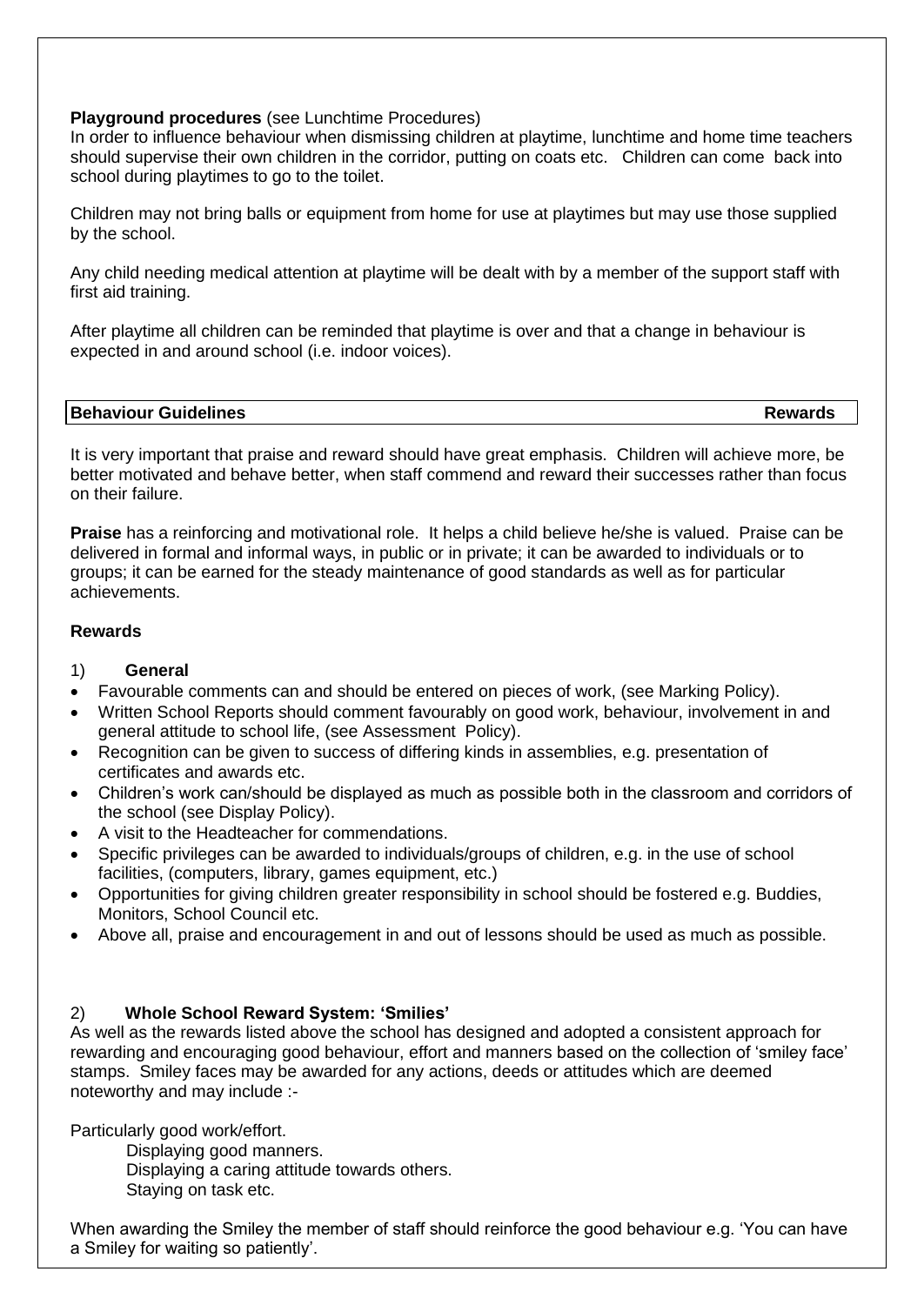# **Once awarded a Smiley can never be deducted** (see Sanctions).

They are intended to help staff focus on positive rather than negative behaviour. E.g. if a child is continuing to stay on task when a partner is trying to distract him, staff may choose to reward the child on task rather than apply a sanction to the child who is not.

The reward system is graded as follows:-

| Any noteworthy behaviour | 1 Smiley (recorded on class chart)                                |
|--------------------------|-------------------------------------------------------------------|
| 10 Smilies               | Teacher commendation: (recorded on individual achievement card)   |
| 100 Smilies              | Headteacher commendation: Bronze Award (presented by Headteacher) |
| 200 Smilies              | Headteacher commendation: Silver award (presented by Headteacher) |
| 300 Smileies             | School commendation: Gold award (in front of whole school)        |

• Awards will be presented in whole school assemblies.

A 'smiley' can be awarded by any staff member to any child at any time. All staff should carry 'Smilies' at all times to reward and reinforce positive behaviour as it occurs. This reinforces our philosophy that **the care of all our children is the responsibility of all adults in school**.

If all children in a class achieve Bronze, Silver or Gold Awards they may have an appropriate class treat of their choice including:

- Class party
- Class disco
- DVD etc.

## 3) **Certificates**

A weekly assembly is dedicated for the praise and recognition of children who have made particularly noteworthy progress for Attainment, Achievement or Attitude. These are our Students/Stars of the Week.

## 4) **Class of the Week**

Each class starts the week with 20 'class points'. Rewards for good behaviour at playtimes and lunchtimes include the awarding of additional class points. Equally sanctions can result in the loss of points (see Playground Procedures).

Results are announced in Celebration assembly and the class with the highest score at KS1 and KS2 receive the 'Class of the Week' teddy and an appropriate class treat of their choice i.e. additional playtime, choosing time etc.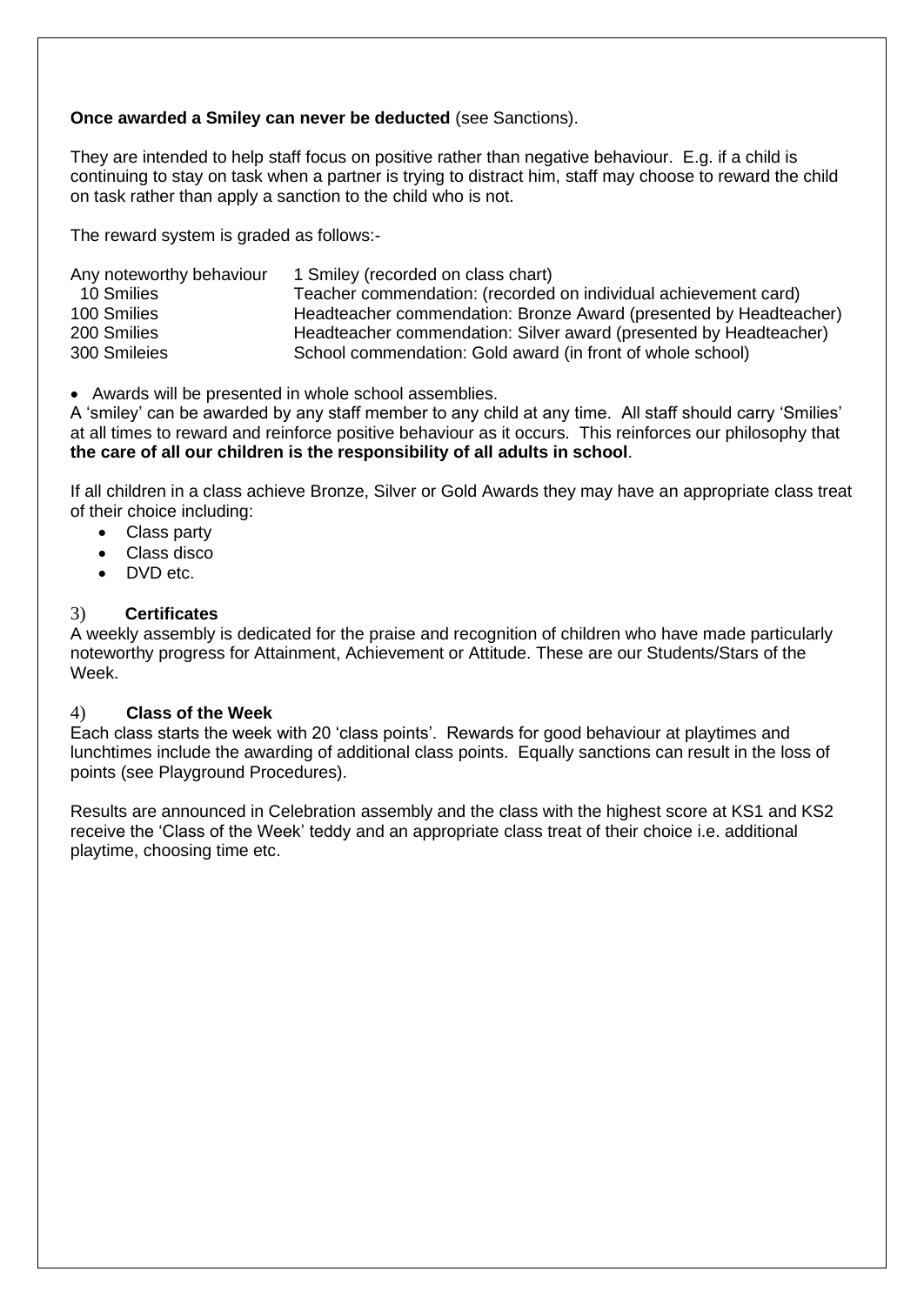# **Behaviour Guidelines** Sanctions Sanctions (Separations Sanctions Sanctions Sanctions Sanctions Sanctions Sanctions Sanctions Sanctions Sanctions Sanctions Sanctions (Separations Sanctions Sanctions Sanctions Sanctions San

#### **Sanctions**

In the use of sanctions, pupils learn from experience to expect fair and consistently applied punishments which differentiate between serious and minor offences. Sanctions are applied consistently by all staff, but with the provision for flexibility to take account of individual circumstances.

Note See also our policy on the 'TT and RPI'.

- If behaviour results in physical or verbal abuse towards a teacher/adult an 'Assault' form should be completed and a copy forwarded to the LA.
- If physical intervention of any kind is required then a 'Major Incident' record should be completed as soon as possible.
- Any other incident deemed 'serious' or resulting in injury should be recorded on a Serious Incident form or the teacher's class diary.

We have an agreed system of sanctions to register disapproval of unacceptable behaviour. Responses range from polite reminders to permanent exclusion, and are intended to:

- Provide clarity and consistency of suitable responses.
- Minimise disruption to others especially teaching and learning time.
- Provide every opportunity for children to correct their own behaviour, make sensible choices and prevent further sanctions being applied.
- Allow early involvement of parents, SENCO and support agencies.
- Do everything reasonably possible to avoid exclusion from school.

When sanctions are applied, children should be helped to understand why what they have done is not acceptable. Express your displeasure with the **action** and never the **child- the beahviour choice wasn't appropriate.**

# **SANCTIONS PROCEDURE**

Children should be familiar with our procedures and know what will happen next if they refuse the sanction or continue with the behaviour.

Professional judgement is required regarding which step best reflects the most suitable sanction given the behaviour displayed. **Depending on the nature of the incident this may include immediate, permanent exclusion.** However, as a general rule for minor misdemeanours, the following sequence should be adhered to.

*If unacceptable behaviour occurs:*

## **(Classroom teacher) Use normal strategies:**

e.g. Polite requests, warnings (no more than three), repositioning, separating etc.

# **Step 1 (Classroom teacher) Give a final warning:**

Use the agreed phrase, 'This is your final warning. Do you understand?' Children should be fully aware of what this means and the possible consequences of continuing with the behaviour.

# **FROM NOW ON NO MORE WARNINGS. TAKE ACTION**

## **(Classroom teacher) Time Out (A)**

- Child sent to designated chair/area of classroom.
- \* 5-10 minutes sitting alone in order to reflect, calm down etc without causing disturbance.

*If behaviour improves return to lesson. If not or if child refuses, move to Step 2*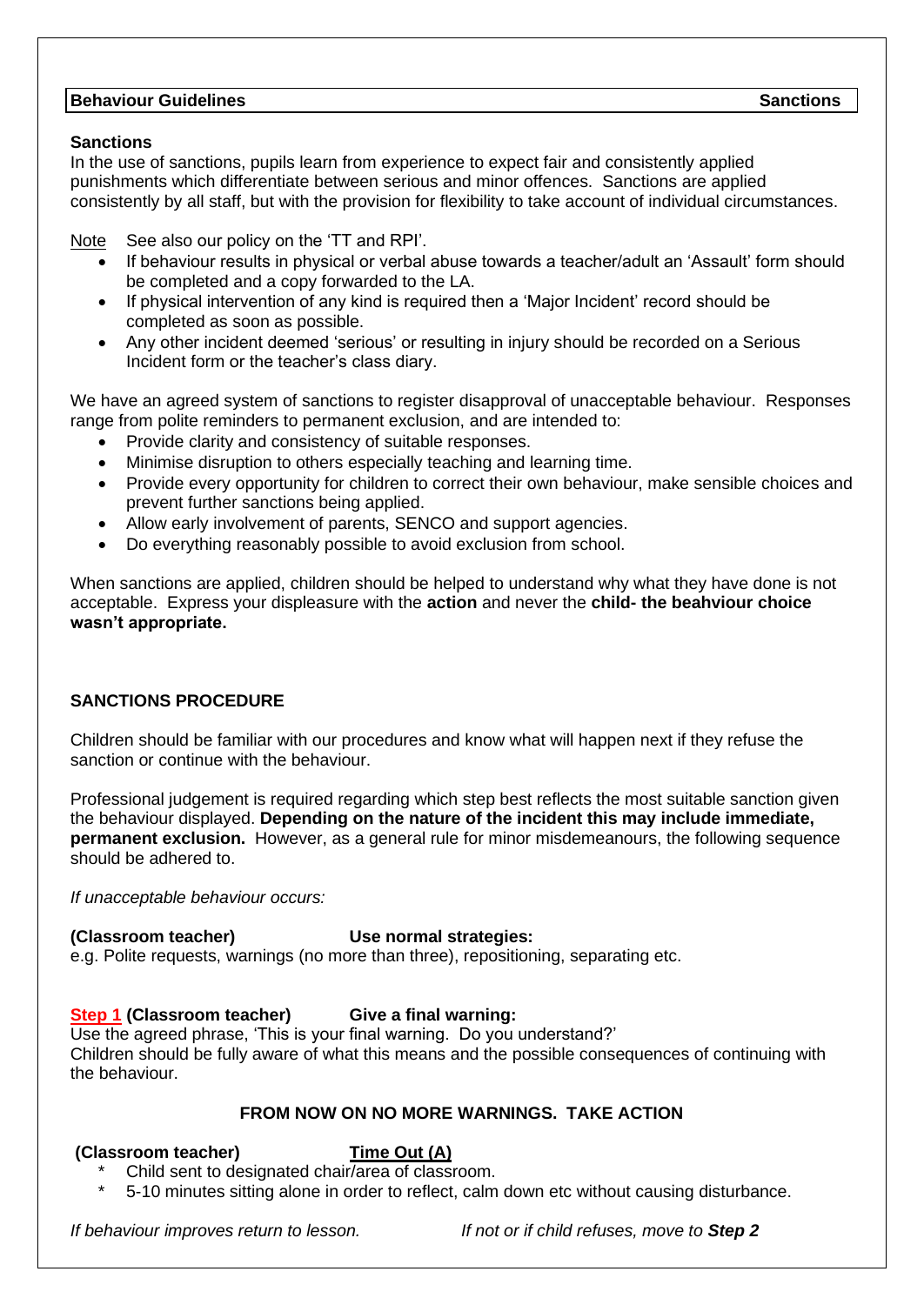#### **For a regular offender:**

- Record who, when, why in class diary.
- Possible removal of treats / playtime etc.
- Discussion with Key Stage Leader and/or SENCO

#### **Step 2 (Teacher colleague) Time Out (B)**

- \* Child escorted to designated colleague.
- Up to 1 hour working alone without causing disturbance.
- Possible removal of a treats / playtime.
- Child records when and why behaved in this way, what different choices they could make.

*If behaviour improves return to class. If not or if child refuses, move to Step 3*

#### **For a regular offender:**

- Discussion with Key Stage Leader and/or SENCO.
- Begin monitoring to identify areas of concern / possible causes/ appropriate targets.
- Consider alternative strategies, inform other agencies.
- Access to extra-curricular/enrichment activity linked to improvement.

## **\*If 3x Red in a half term then parents informed.**

## **Step 3 (Key Stage Leader) Time Out (C)**

- Child escorted to Key Stage Leader/Head.
- \* 1 session to half a day working alone without causing disturbance.
- Record who, when and why.
- Parents informed.

*If behaviour improves return to class. If not or if child refuses, move to Step 4*

#### **For a regular offender:**

- Discussion with Key Stage Leader / Head/ SENCO
- Initiate closer monitoring i.e. frequency monitoring, time sampling etc.
- Parents informed that child's behaviour is causing serious concern.
- Meeting with parents to investigate possible causes/alternative strategies i.e. reduced school day etc.
- Access to extra-curricular / enrichment activities dependant on progress.
- Referral to multi agencies i.e. Behaviour Support/Ed Psych etc.

## \***If 3x Time Out B then a Behaviour Contract is introduced with Key Stage Leader.**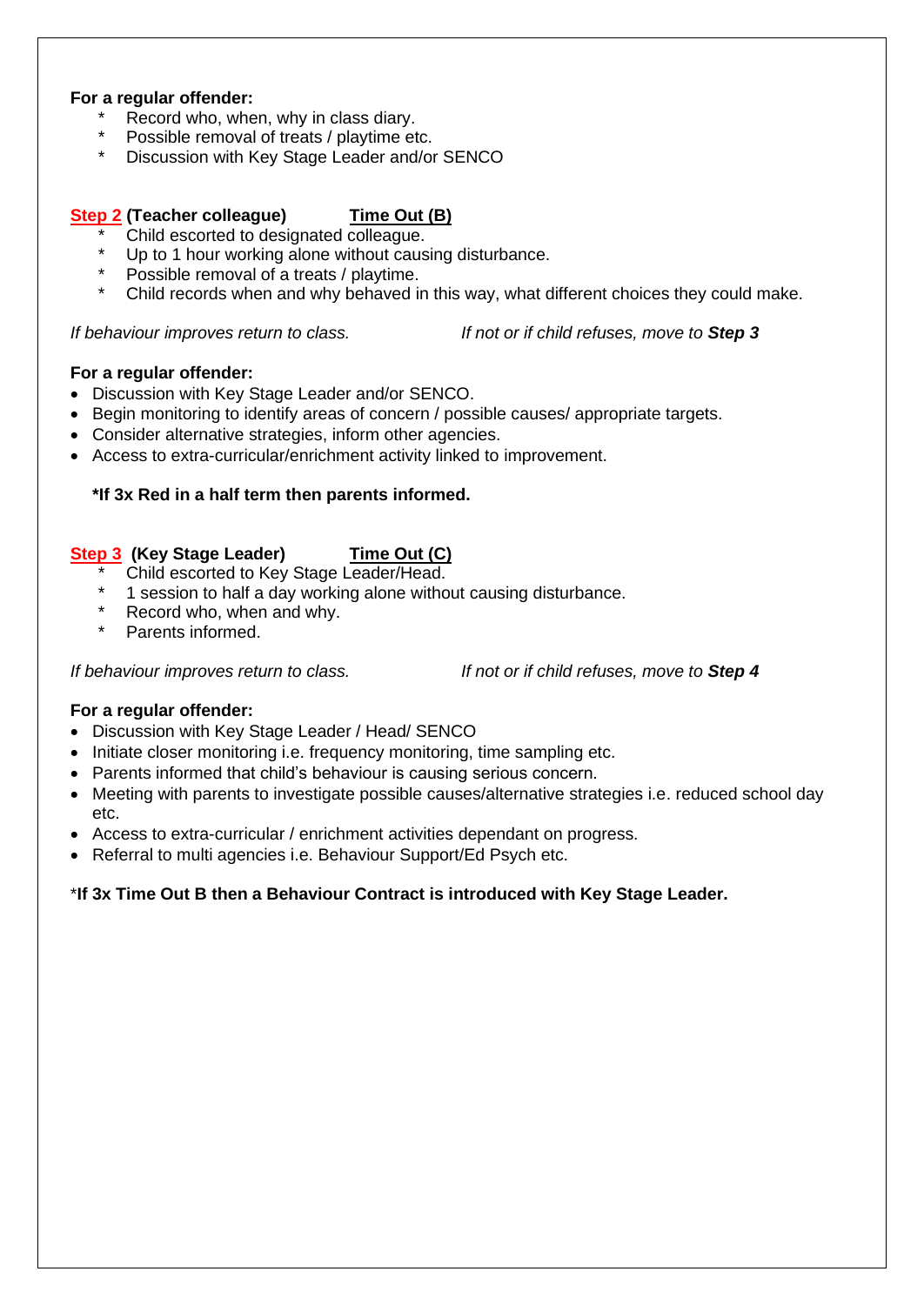# **Step 4 (Headteacher) Behaviour Contract**

A last step before exclusion

- Clear specific rules which the child **must** uphold in order to remain in school.
- Further sanctions an immediate consequence of breaking the contract.
- Reviewed weekly.
- Parents, Chair of Pupil Discipline Committee, Behaviour Support informed.
- Complete a TAF.

*If behaviour improves return to 3 If not move to Step 5.*

## **Step 5 (Headteacher) Internal Exclusion GLC** (5-15 days)

- Parents consent is agreed.
- \* Child has no contact with own class or classmates.
- No access to playground, extra-curricular or enrichment activity.

*If behaviour improves return to class on a Behaviour Contract. If not move to Exclusions.*

Following latest government guidance

- **(Headteacher) Fixed Short Term Exclusion** (up to 5 days per term)
	- Parents, LA Officer informed by letter.
	- Parents may make representations to Pupil Discipline Committee.
	- Pupil Discipline Committee may meet but cannot reinstate.
	- Upon return to school, child stays on Contract for a minimum of four weeks.

*If behaviour improves remove from Contract.*

**(Headteacher) Fixed Long Term Exclusion** (up to 45 days per year).

- Parents, LA Officer informed.
- Discipline Committee meet (parents/child or representative may attend/make representations).
- LA Officer must be invited to attend but may not reinstate.
- Discipline Committee either reinstate or uphold the exclusion.
- Upon return to school or if reinstated child stays on Contract for a minimum of eight weeks.

*If behaviour improves remove from Contract.* 

# **Step 6** (Pupil Discipline Committee) Permanent Exclusion

- Parents, Discipline Committee, LA Officer informed.
- Discipline Committee meet and consider all representations and reports (parents/child may attend).
- Discipline Committee either reinstate or uphold exclusion.
- Parents notified of right to appeal.
- \* If appeal successful, or reinstated child stays on Contract for the maximum 16 weeks.<br>\* If appeal unsuccessful, remove child from school roll
- If appeal unsuccessful, remove child from school roll.

Serious incidents need to be treated on an individual basis and the circumstances investigated.

In exceptional circumstances permanent exclusion may be considered for a first or 'one off' offence. These may include:

- Serious actual or threatened violence against another pupil or a member of staff;
- Sexual abuse or assault;
- Supplying an illegal drug;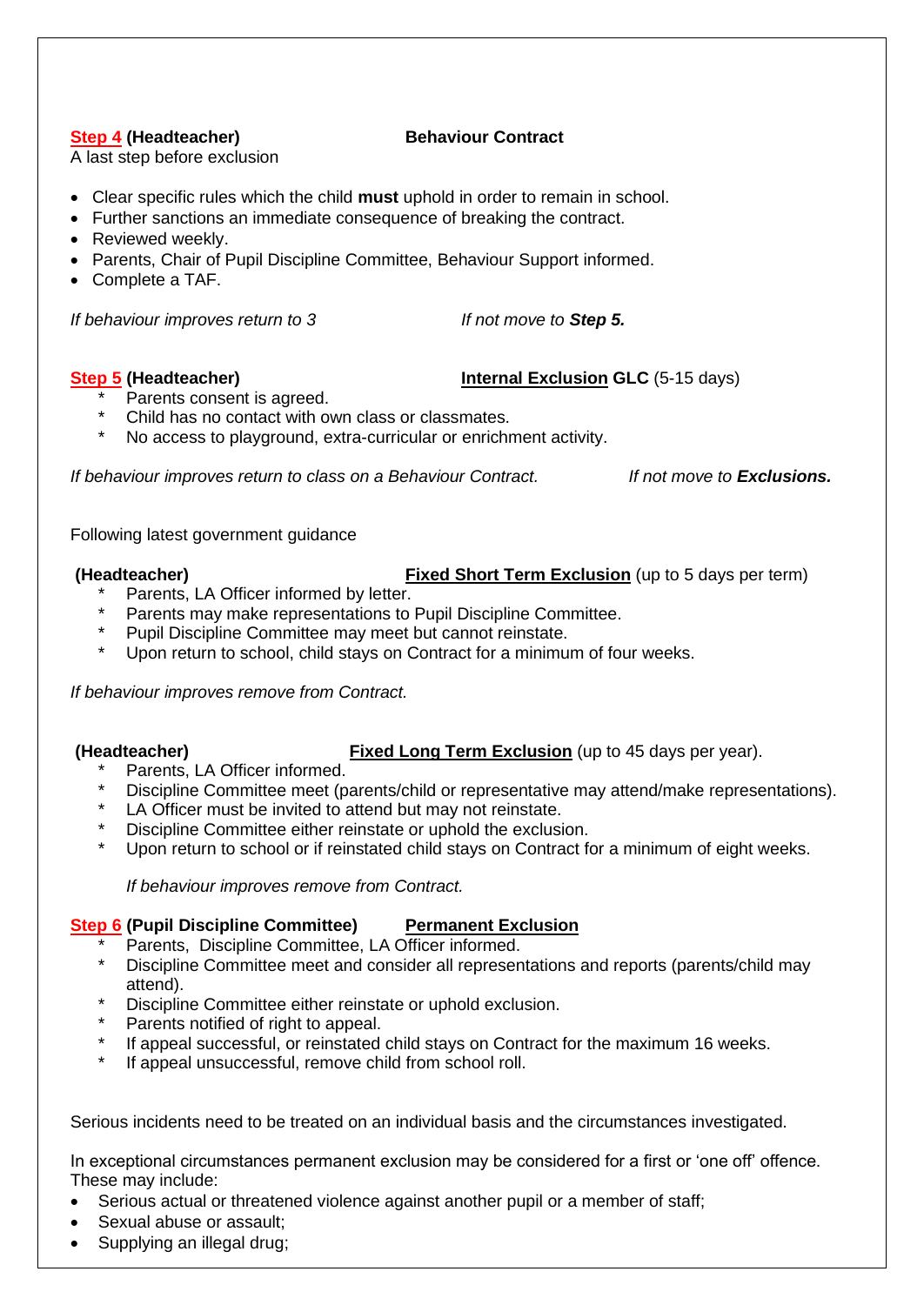- Carrying an offensive weapon;
- Serious deliberate damage to school property.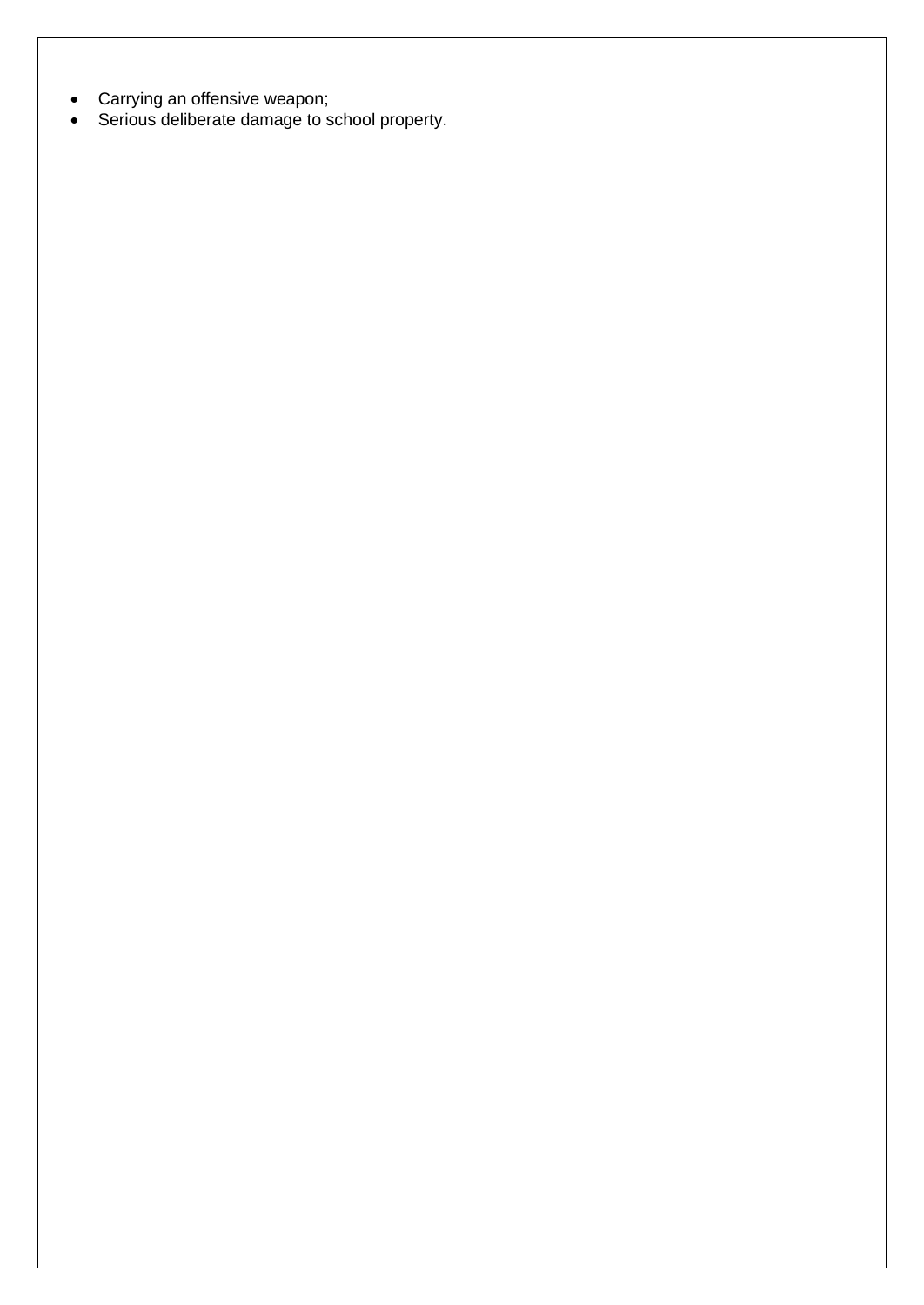# **Sanctions Procedure: Playground**

*If unacceptable behaviour occurs:*

## **Step 1 (Dinner Supervisor/Duty Staff) Use normal strategies:**

\* Polite but firm request, discussion, separation etc. **NO MORE THAN 3 WARNINGS**

#### **(Dinner Supervisor/Duty Staff) Give a final warning**

Use agreed phrase, 'This is your final warning. Do you understand?'

# **FROM NOW ON NO MORE WARNINGS: TAKE ACTION.**

# **(Dinner Supervisor/Duty Teacher) Time Out A**

Stand for no longer than 5 minutes in a designated area, to reflect and calm down.

#### *If behaviour improves return to playground.*

*If not, if child refuses or if behaviour is more serious move to Step 4.*

# **Step 2 (Support Staff) (Time Out B)**

- Member of internal Support staff sent for and takes over responsibility.
- Child removed from playground.
- Child stays in for remainder of playtime/lunchtime.
- Name /reason recorded in incident file.
- Class teacher informed.
- Possible loss of next playtime.

For a regular offender: *(i.e. 4 or more times a week)*

- Discussion with Key Stage Leader and/or SENCO
- Begin monitoring to identify areas of concern / possible causes/ appropriate targets.
- Inform parents of concerns / targets (IEP).
	- Consider alternative strategies.
	- \* Possible removal of extra curricular/ curriculum enrichment activity.<br>\* Removal from vard
	- Removal from yard

## **Step 3 (Management Team) (Time Out C)**

For more serious incidents including violent behaviour:

- Isolation for up to five consecutive days.
- Record who, when, why in serious incident file.
- Parents informed.
- Further discussion with SENCO, consider outside agencies.

#### For a regular offender:

- Discussion with Key Stage Leader / Head/ SENCO : Consider the need for formal assessment.
	- Initiate closer monitoring i.e. frequency monitoring, time sampling etc.
	- Parents informed that behaviour is a major cause for concern.
	- Meeting with parents to investigate possible causes/alternative strategies.

## **Step 4 (Head teacher) Behavior Contract**

A last step before exclusion.

- \* Clear specific rules which the child **must** uphold in order to remain in school.
- Exclusion an immediate consequence of breaking the contract.
- Reviewed fortnightly.
- Parents, Discipline Committee informed.

*If behaviour improves return 3 If not move to Step 5.*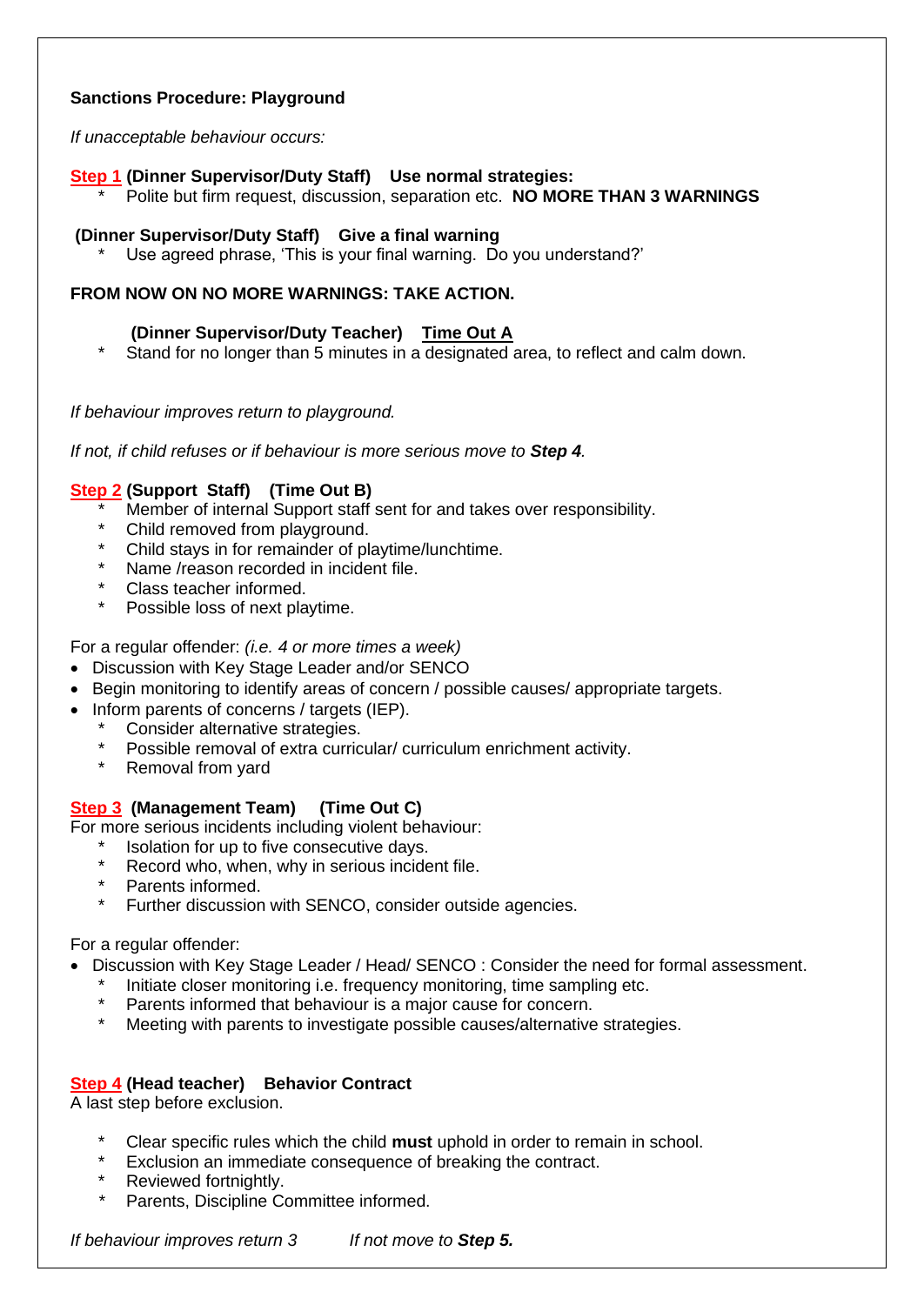Following guidance under Section 6 of DfE Circular

# **Step 5 (Headteacher) Internal Exclusion- GLC** (5-15 days)

## **Fixed Short Term Exclusion** (5 days or less per term)

- Parents, Discipline Committee, LA Officer informed by letter.
- \* Parents may make representations to Pupil Discipline Committee.
- \* Pupil Discipline Committee may meet but cannot reinstate.
- Upon return to school, child stays on Contract for a minimum of four weeks.

*If behaviour improves remove from Contract. If not-*

## **(Pupil Discipline Committee) Fixed Long Term Exclusion** (up to 45 days per year).

- Parents, Discipline Committee, LA Officer informed.
- Discipline Committee meet (parents/child or representative may attend/make representations).
- LA Officer must be invited to attend but may not reinstate or uphold exclusion.
- Discipline Committee either reinstate or uphold the exclusion.
- Upon return to school or if reinstated child stays on Contract for a minimum of eight weeks.

*If behaviour improves remove from Contract.. If not-*

## **Step 6 (Pupil Discipline Committee) Permanent Exclusion**

- Parents, Discipline Committee, LA Officer informed.
- Discipline Committee meet and consider all representations and reports (parents/child may attend).
- Discipline Committee either reinstate or uphold exclusion.
- Parents notified of right to appeal.
- If appeal successful, or reinstated child stays on Contract for the maximum 16 weeks.
- If appeal unsuccessful, remove child from school roll.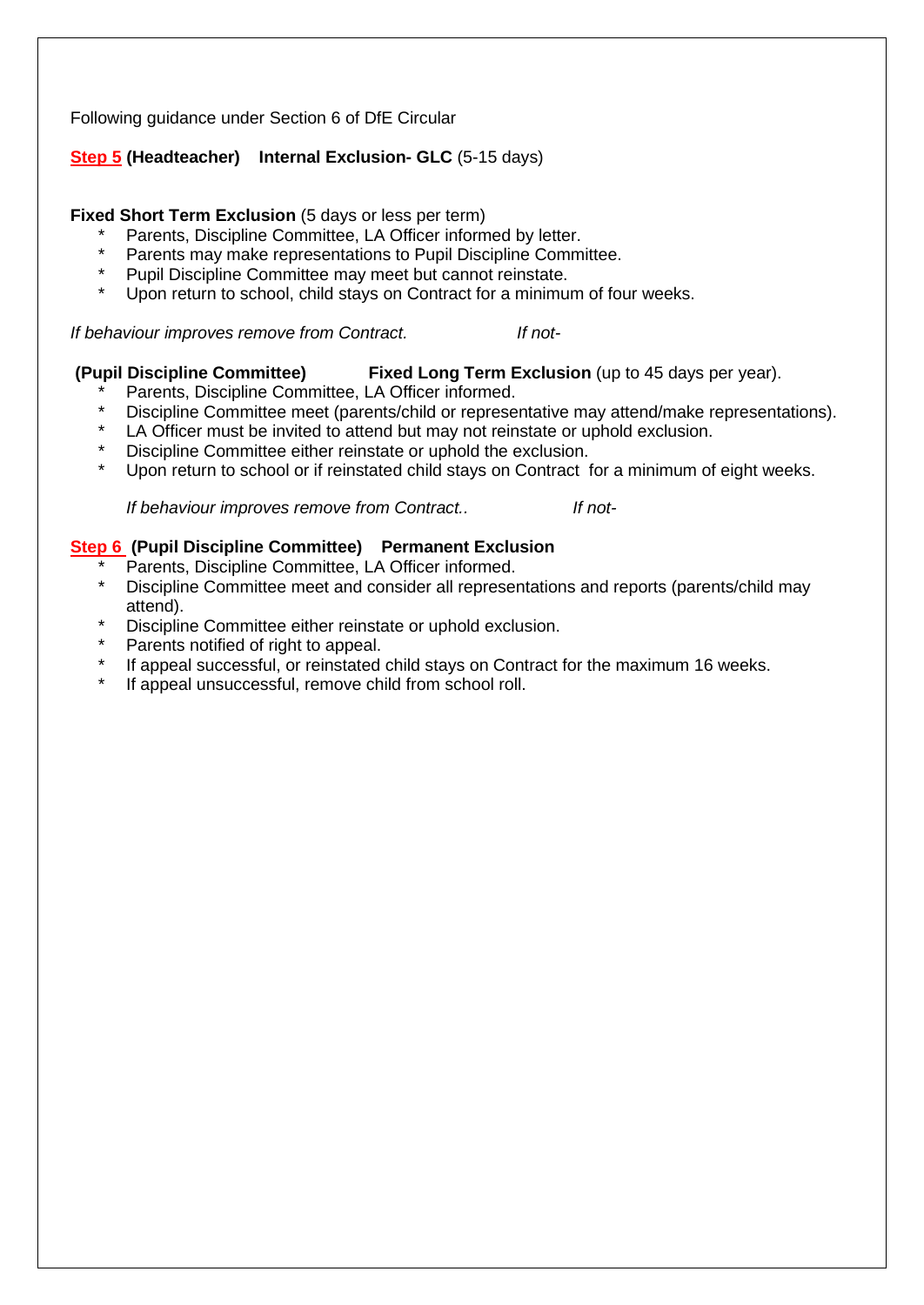# **Children with Additional Behaviour Needs**

The school acknowledges that a small minority of children may for whatever reason lack the maturity or self discipline to make the correct choices available to them in order to control their own behaviour. This may be especially true of children with or being assessed for statements of SEN and those in public care. For these children neither the normal rewards or sanctions procedures may be sufficient to support them or protect other children from their actions.

In these exceptional circumstances the school will make every effort to avoid exclusion. It is vitally important that parents are informed and involved when behaviour targets are agreed in order to establish possible causes and form a partnership of support.

Regular communication between home and school as well as daily feedback to the child regarding progress is essential. This can be achieved through the use of:

- Behaviour books (for KS1 and less mature KS2 children).
- Behaviour Reports (for KS2).

Both use the school 'smiley' system for showing when targets are achieved over short periods (individual sessions/playtimes etc.) and any reason why they were not achieved.

#### **Behaviour Targets**

• Should provide limited (maximum of three) unambiguous and, above all, **achievable** targets for the child's behaviour e.g.

"To stay on task at all times" is not a realistic target for the best behaved child let alone a troubled child.

- If clear targets cannot be identified monitor (see appendix)
- Should provide clear consequences for breaking the agreement e.g. exclusion.

If in doubt, consult a senior teacher.

Daily feedback on progress should be given and targets reviewed fortnightly either :

- to make targets more difficult as behaviour improves,
- to set new areas to tackle or
- to remove completely from report.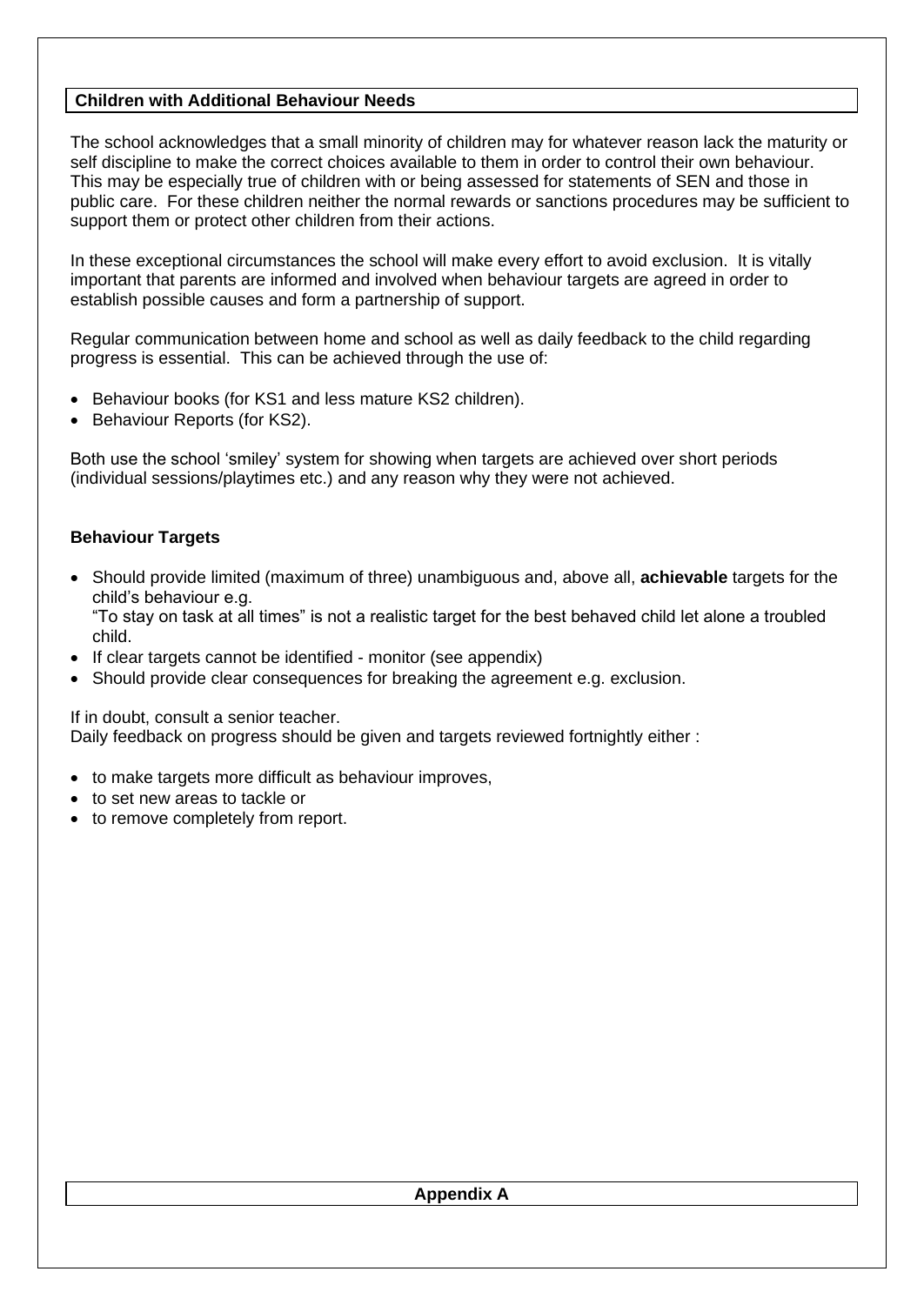# **GOOD PRACTICE**

The quality of teaching and the organisation of the physical environment have a considerable effect on children's behaviour.

# **Always:**

- 1. Create an interesting, stimulating and attractive classroom environment.
- 2. Provide an ordered environment in which everything has a place. Children should know where materials/equipment are and how to treat them with respect.
- 3. Make sure the children know what they are doing and that their work is matched to their ability.
- 4. Be aware of what is going on around you.
- 5. Do not be static.
- 6. Do not let children queue.

**Remember** that problems are normal when children are learning and testing the boundaries of acceptable behaviour.

# **Remember** to:

- Set high standards
- Apply rules firmly and fairly
- Smile and relate
- Avoid confrontation
- Listen
- Stay calm
- Use humour
- Know the children as individuals
- Look out for good behaviour
- Praise quickly and consistently
- Praise the behaviour rather than the child

We do have a choice in how we behave, we can either give pupils a negative experience by using sarcasm, ridicule and humiliation which tends to destroy their self esteem. Or, we can give them a positive experience which will build their self-esteem.

## **Never:-**

- Humiliate **Fig. 2018** it breeds resentment
- Shout **-** it diminishes you
- Over react The problem will grow
- Use blanket punishment the innocent will resent you
	-
- Over punish **come contact of the set of the contact of the contact of the contact of the Contact of Contact A**

# **CHILDREN'S RIGHTS**

- To be looked after by caring adults
- To be taught well
- To be able to rely on an atmosphere conducive to learning
- To be made to feel welcome
- Not to be talked down to
- To feel as important as anyone else
- Not to be smacked or shaken
- Not to be bullied
- Not to hear swear words

#### **Appendix B**

# **RECORDING ISOLATION: Notes**

**Time Out A : record in class diary**